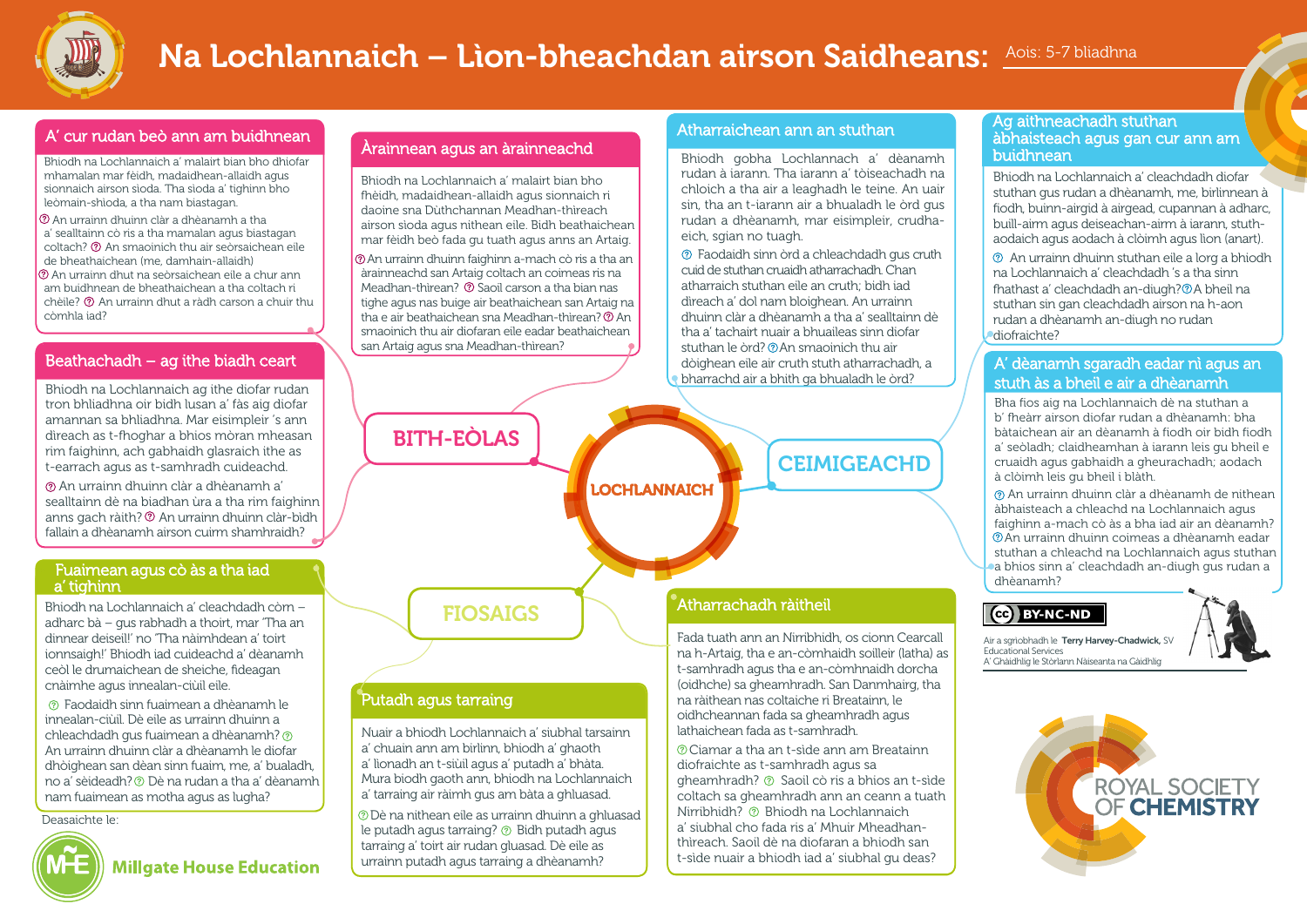

# Na Lochlannaich – Lìon-bheachdan airson Saidheans Aois: 7-9 bliadhna

#### Suidheachadh airson lusan fhàs

Tha e nas duilghe bàrr fhàs ann an Lochlann leis gu bheil e nas fhuaire an sin. B' e aon adhbhar gun tàinig na Lochlannaich a Bhreatainn, gun robh e na b' fhasa biadh fhàs an seo. An urrainn dhuinn faighinn a-mach càit a bheil biadh àbhaisteach a tha sinn ag ithe an-diugh air fhàs (me, liomaidean, plumaisean, eòrna, buntàta)? An urrainn dhuinn clàr a dhèanamh a' sealltainn an gabh lusan fhàs ann an àite fuar mar Nirribhidh no dìreach ann an àite blàth mar na Meadhan-thìrean? Dè eile a tha a dhìth air lusan airson fàs?

#### Eacarsaich agus dòigh-beatha fhallain

Bha na Lochlannaich nam maraichean math agus bhiodh iad tric ag iomradh nam birlinnean aca suas aibhnichean agus tarsainn air a' mhuir. Bha iad measail cuideachd air spòrs agus air deuchainnean togail chreagan troma agus tilgeil shleaghan.

 Ciamar a bhios eacarsaich a' toirt buaidh air buille-cridhe agus reat analachaidh? © Carson a tha eacarsaich a' toirt buaidh orra? Dè eile bhios a' tachairt dhad bhodhaig nuair a bhios tu ag eacarsaich? Ciamar a mhìnicheadh tu dè th' ann am buille-cuisle do chuideigin aig nach robh fios air sin?

#### Solas air a thilgeil air ais bho uachdar

Bha na Lochlannaich math air seudraidh òir, airgid agus umha a dhèanamh. Nuair a thèid na meatailtean sin a lìomhadh, bidh iad gleansach; bidh iad cho gleansach 's gu bheil iad mar sgàthan.

Nuair a tha sinn a' coimhead ann an sgàthan, dè dìreach a tha sinn a' faicinn? Dè na stuthan eile a tha math airson sgàthan a dhèanamh? Uaireannan, cha bhi an ìomhaigh ann an sgàthan meatailt ro mhath, gu h-àraidh ma tha lag san sgàthan. Saoil carson a tha seo?

Deasaichte le:



#### Obair a' chnàimhnich

Solas agus sgàilean

obrachadh a-mach?

Bhiodh na Lochlannaich a' cleachdadh diosg beag fiodha airson sgàil a thomhas. Bhiodh fios aca an uair sin air an t-slighe cheart nuair a bhiodh iad a' siubhal. Bha an uidheam seo car coltach ri uaireadair-grèine: bhiodh iad a' cleachdadh sgàil airson gum biodh fios aca dè an taobh a bha iad a' siubhal, ach cha robh seo ag obrachadh ach air lathaichean grianach. 2 Dè na stuthan a bhios a' tilgeil sgàil mhath? ? An urrainn dhuinn sgàilean a chleachdadh airson dad a bharrachd air an uair no an àirde

Bhiodh laoich Lochlannach a' trèanadh airson a' chath. San trèanadh, bhiodh iad a' fàs eòlach air sabaid le màilleach agus uidheam dìon eile orra.

Tha màilleach coltach ri cnàimhneach cuid de bheathaichean. Dè na beathaichean aig a bheil cnàimhneach air taobh a-muigh na bodhaig? Chan eil cnàimhneach cnàmhach aig a h-uile beathach. An urrainn dhuinn faighinn amach dè na seòrsaichean eile a tha aig cuid de bheathaichean? ® Tha do chnàimhneach fhèin a' cur dìon air buill-bodhaig na do bhroinn. Dè na pàirtean den chnàimhneach a tha a' cur dìon air buill nad bodhaig?

#### Atharraichean ann an stuthan

Bha na Lochlannaich beò ann an saoghal a bha a' sìor atharrachadh. Sa gheamhradh bha e fuar le sneachd agus deigh air an talamh; as t-samhradh bha e gu math na bu bhlàithe agus bha an talamh gorm fo lusan. Dh'fhaodadh na h-atharraichean sin buaidh a thoirt air mar a bha na Lochlannaich beò.

Smaoinich air dòigh leis an tomhais thu dè cho cruaidh 's a tha ìm. Ciamar a tha an cruadhas ag atharrachadh mar a tha an teòthachd ag atharrachadh? ② Ciamar a tha e diofraichte a bhith a' tiormachadh nigheadaireachd sa gheamhradh agus as t-samhradh?

#### A' sgaradh stuthan co-mheasgaichte

An-diugh bidh inneal-fogharaidh a' buain coirce agus a' sgaradh an t-sìl bhon chonnlaich agus bhon mholl. Aig àm nan Lochlannach bha seo air a dhèanamh air làimh, a' cleachdadh sùist. Canaidh sinn bualadh ris an obair seo. Tha a' chonnlach na pìosan fada, agus tha am moll agus an sìol nam pìosan beaga. Tha am moll gu math nas aotruime na an sìol.

 An urrainn dhuinn measgachadh sa bheil trì stuthan a sgaradh bho chèile, coltach ri bualadh? 'S e aon phàirt pìosan mòra (mar a' chonnlach); pàirt eile, pìosan beaga aotrom (mar am moll); agus an treas pàirt, pìosan beaga troma (mar an sìol). Nuair a tha na pìosan mòra air an sgaradh agaibh, feumaidh sibh smaoineachadh air dòigh eile gus na pìosan beaga a sgaradh.

#### A' dèanamh coimeas eadar creagan 's gan cur ann am buidhnean

Bhiodh na Lochlannaich a' cleachdadh chreagan airson buill-airm a gheurachadh, airson gràn a bhleith na mhinfhlùr, agus airson craiceann cruaidh no fiodh garbh a sgrìobadh gus an dèanamh rèidh.

Saoil carsona tha creagan math airson geurachadh, bleith agus sgrìobadh? 2 An urrainn dhuinn diofar chreagan a thaghadh agus fheuchainn, agus an cur ann am buidhnean a tha freagarrach airson gach obair?

#### (cc) BY-NC-ND

Educational Services

Air a sgrìobhadh le Terry Harvey-Chadwick, SV

A' Ghàidhlig le Stòrlann Nàiseanta na Gàidhlig

a' mhuir. Cha robh fios aca gur e cruinne a tha san Talamh, ach cha robh an t-eagal orra gun tuiteadh iad far na h-oir. Bha iad cuideachd a' smaoineachadh gun robh a' ghrian agus

a' ghealach nan carbadan air an tarraing le eich, a bhiodh a' leantainn a chèile tro na speuran mun Talamh.

Bha na Lochlannaich a' smaoineachadh gun

Bha na Lochlannaich a' siubhal astaran mòra air

An Talamh, A' Ghrian agus A' Ghealach

robh tìrean na Talmhainn air an cuartachadh le muir mhòr. Dè na tha de thìr agus de mhuir air an Talamh?  $\odot$  An robh na Lochlannaich ceart?  $\odot$ Tha fios againn a-nis nach eil an Talamh, a' ghrian agus a' ghealach an aon mheud. An urrainn dhuinn modailean-sgèile a dhèanamh den Talamh, den Ghrèin agus den Ghealaich?



# LOCHLANNAICH BITH-EÒLAS FIOSAIGS **CEIMIGEACHD**